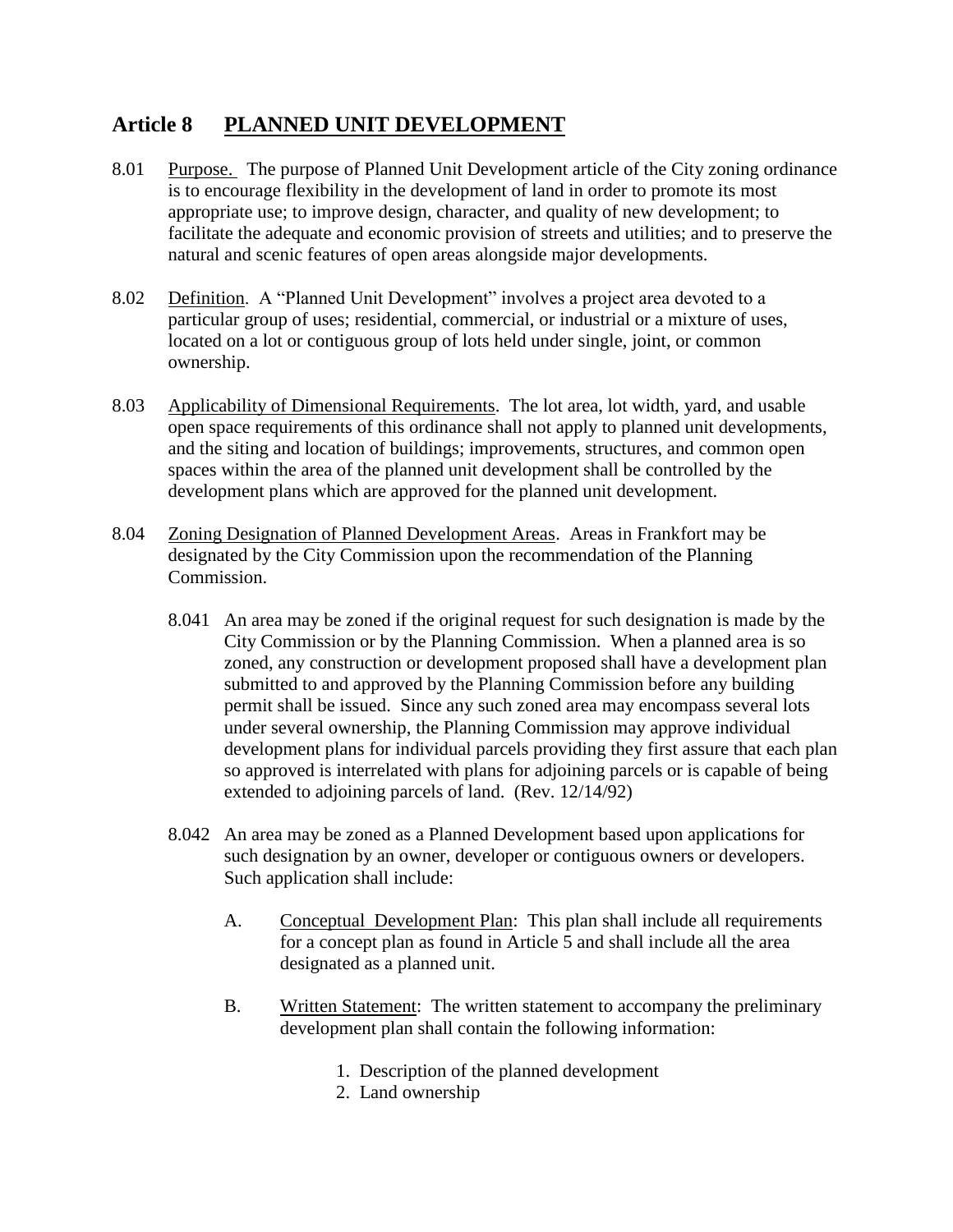- 3. Relationship to surrounding neighborhood
- 8.05 PUD Zoning Designation. Applications for approval of the planned developments shall be submitted to the Planning Commission in accordance with the rules for change of zone. The Planning Department shall review any such plan and forward a report to the Planning Commission. The Planning Commission shall hold a public hearing on the requested PUD zone designation.
	- 8.051 Upon conclusion of its public hearings, the Planning Commission shall forward its recommendations, together with the Planning Department report and such other documents as may be pertinent to the City Commission.
	- 8.052 The City Commission may then pass an ordinance establishing a zoning district designating the land included in the development plan as a Planned Development District on the zoning map. (Rev. 12/14/92)
	- 8.053 Planned Development Districts shall be designated one of the following:
		- A. PR Planned Residential District
		- B. PM Planned Mixed Use District
		- C. PC Planned Commercial District

#### 8.10 Planned Residential Development (PR).

- 8.101 Definition. A Planned Residential development "PR" is a group of building constructed for residential use and ancillary commercial use, located on a lot or contiguous group of lots held under single, joint, or common ownership, covering at least ten (10) acres.
- 8.102 Criteria for Approval. Uses permitted in a planned unit development may be of the following, provided two (2) or more residential uses are included in each PR zoned land and further provided that the building arrangement, site design and mixture of uses is appropriate to the area in which the planned unit development is located.
	- A. Single household detached dwellings.
	- B. Single household semi-attached or attached (townhouses) dwellings.
	- C. Two household dwellings.
	- D. Apartments.
	- E. Recreation uses subject to requirements of these regulations.
	- F. Commercial uses subject to the approval of the Planning Commission, but limited to the uses listed in the "CL" district.
	- G. Community facilities deemed necessary by the Planning Commission.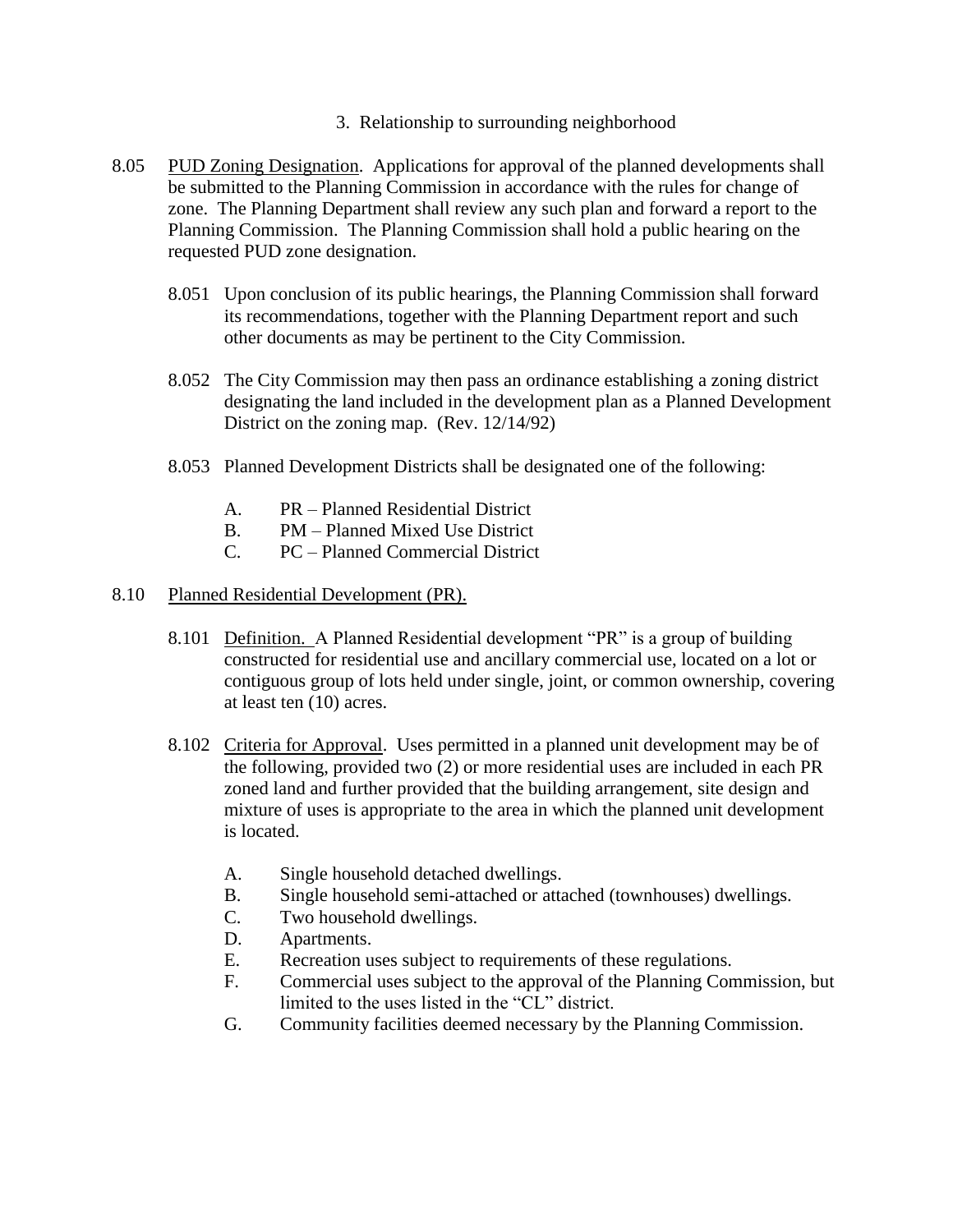- 8.103 Total Open Space. The total of all open space in any PR zoned land shall not be less than 50 percent. Open space for this purpose shall include all areas not covered by structures, streets or parking.
- 8.104 Ratio of Use. In any planned residential development the mixture of uses permitted should include at least two or more different residential types.
- 8.105 Commercial Uses. Commercial uses in a Planned Residential Development permitted by the Planning Commission shall be limited to those permitted in any "CL" zone. Commercial facilities provided in a Residential PUD shall be capable of being supported by the residences in that development.
- 8.106 Density. Dwelling unit densities shall be compatible with the zoning districts and the neighborhood in which the Planned Unit Development is located. The Planning Commission may permit an increase in density of up to 25% greater than the density permitted in any adjacent zoning district.

## 8.20 Planned Mixed Use Development (PM)

- 8.201 Definition. A Planned Mixed Use Development "PM" is a group of buildings constructed for residential and/or commercial use, located on a lot or contiguous group of lots held under single, joint, or common ownership, covering at least ten (10) acres.
- 8.202 Criteria for Approval. Uses permitted in a planned mixed use development may be of the following, provided two (2) or more uses are included in each PM zone and further provided that the building arrangement, site design and mixture of uses is appropriate to the area in which the planned mixed use development is located:
	- A. Single household detached dwellings.
	- B. Single household semi-attached or attached (townhouse) dwellings.
	- C. Apartment.
	- D. Recreation uses subject to requirements of these regulations.
	- E. Commercial uses as identified by and listed in the "CG" district, but not including conditional uses.
	- F. Community facilities deemed necessary by the Planning Commission.
- 8.203 Bulk and Area Regulations.
	- A. Lot Size: Minimum lot size for a planned mixed use development shall be ten (10) acres.
	- A. Setback: Minimum setback for any structure shall be the setback required in the zone adjacent.
	- B. Open Space: The total of all open space in any PM district shall not be less than 40%. Residential areas shall have at least 50% open space and commercial areas shall include at least 25% landscaped open space.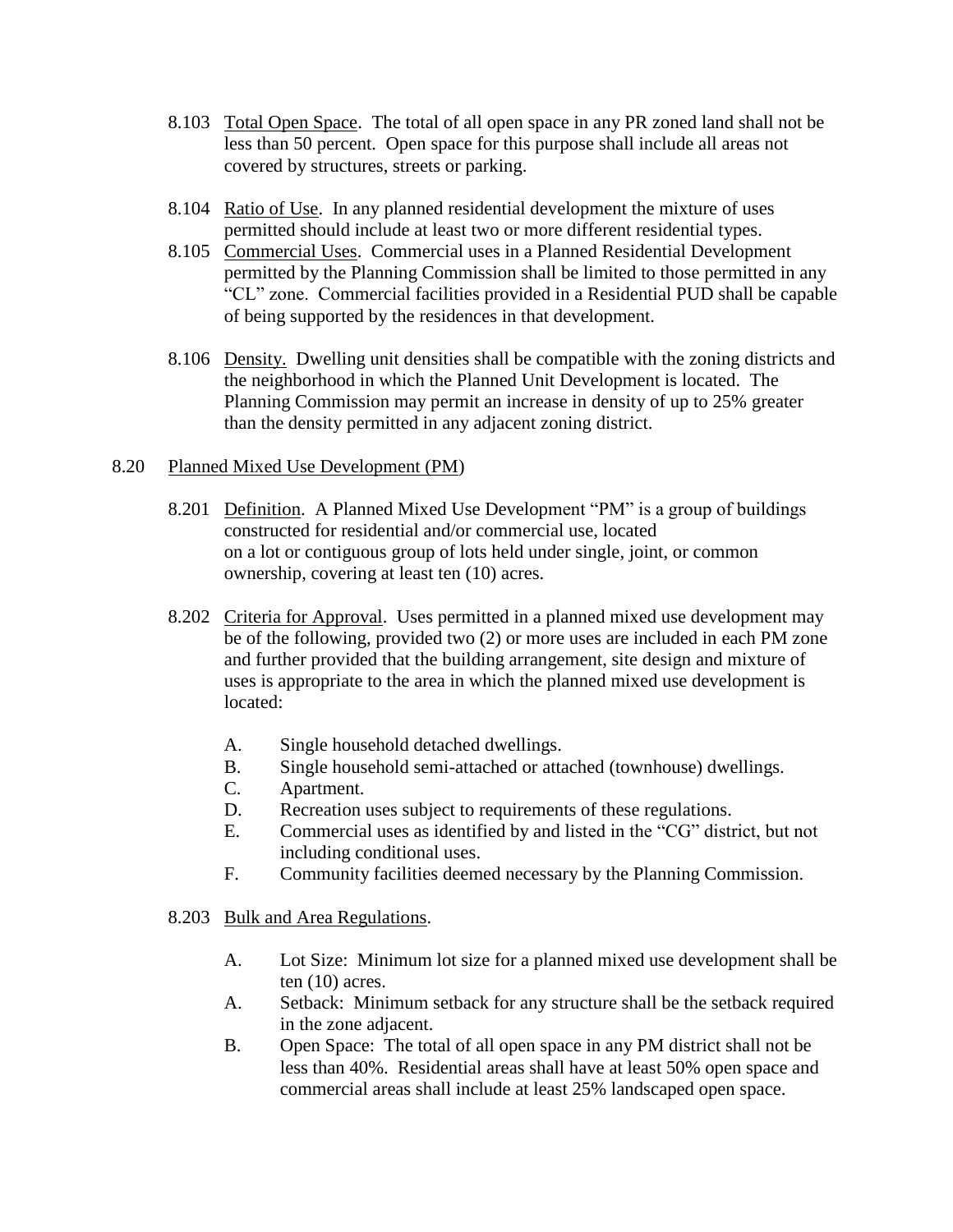- C. Height: In general, height shall be limited to 45 feet. However, to permit the greatest flexibility of design the Planning Commission may approve greater heights provided such height is an integral part of the building grouping and enhances the design of the entire project.
- D. Density: Residential densities should not exceed 10 units per acre in single dwelling areas and 16 units per acre over all. Commercial areas should not exceed a FAR of 1.5.
- 8.204 Parking. No parking shall be permitted in the front yard of any structure constructed on an individual lot unless such parking area is landscaped with trees, shrubs and grass islands to prevent the appearance of open parking lots. All parking and loading requirements shall be in accordance with regulations specified in Article 12 of this Ordinance.
- 8.205 Storage. Outdoor storage shall be prohibited unless fully screened on all sides by an opaque ornamental screen.
- 8.206 Landscaping. A landscape plan for the entire development shall be prepared and presented to the Planning Commission for approval. This plan shall show the type and location of plantings, locate and show the purpose of visual screens and establish a means to insure the accomplishment of the landscape plan. The landscaping plan shall meet or exceed all landscape regulations found in this ordinance.
- 8.207 Access to the planned mixed use complex shall be designed to minimize conflicts in traffic. Insofar as possible, all lot should be designed to front on streets within development.
- 8.208 Street Standards. All streets within the planned mixed use development shall be designed at least to standards of collector streets.
- 8.209 Loading Requirements. One off-street loading area for standing loading, or unloading shall be provided for each 25,000 square feet of usable floor space for each commercial building or contiguous group of commercial buildings.

All loading and unloading facilities must have appropriate means of access to a street or alley and must have adequate area for maneuvering vehicles.

- 8.210 Pedestrian Access. This must be arranged so as to provide safe and convenient routes to, from and within a planned development, and must interconnected by a common pedestrian system, and must separate pedestrian traffic from automotive traffic.
- 8.211 Trees, Ground Cover, Streams and Woodland. These and all other natural features must be preserved, so far as practicable. In addition, adequate landscaping areas must be provided which are appropriate to the commercial development giving consideration to the height, location, siting of buildings, type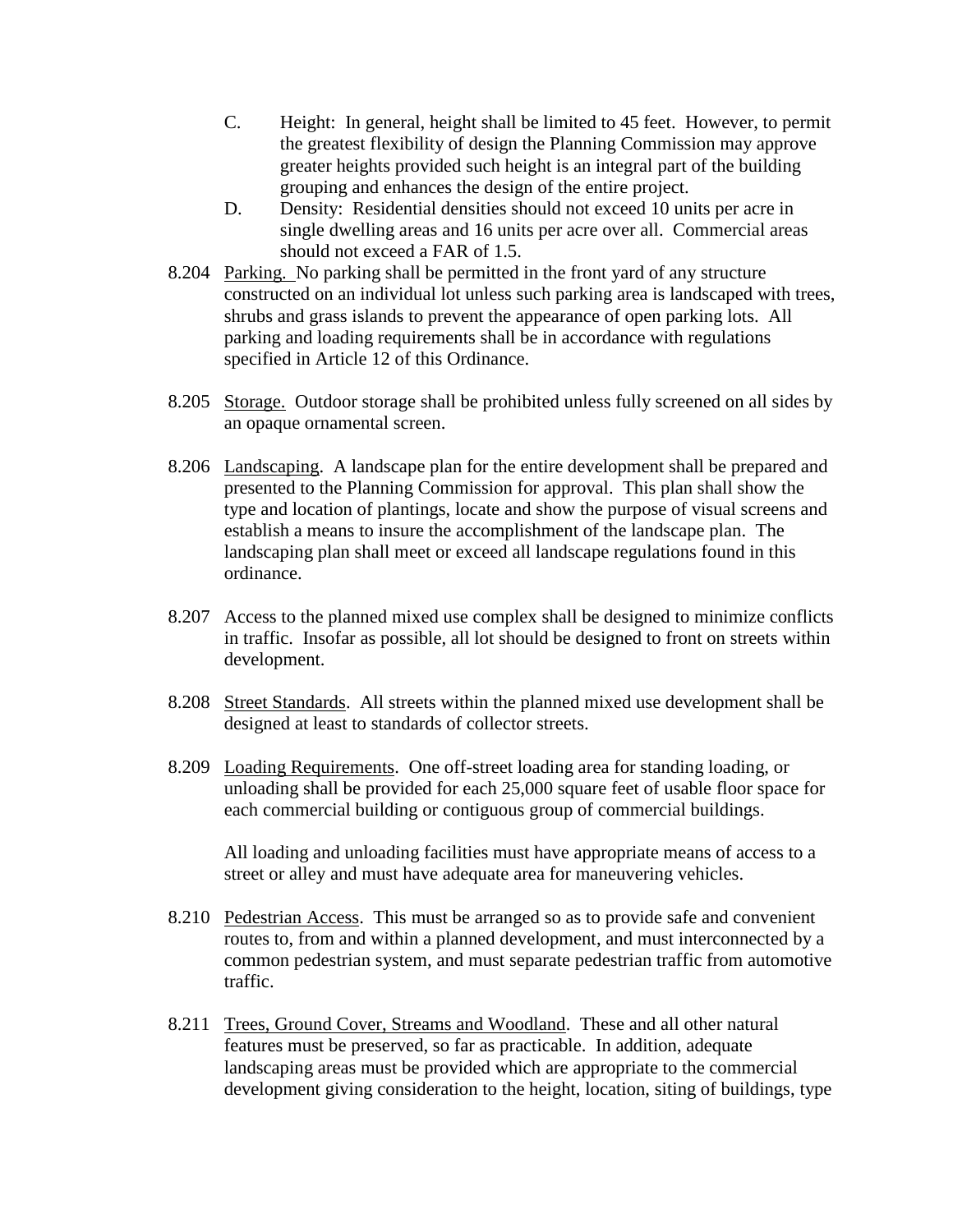and configuration of materials used, and the maintenance they require. Adequate landscaping is required for all off-street parking areas.

## 8.30 Requirements for Planned Commercial Development (PC)

- 8.301 Purpose. The purpose of this section is intended to encourage a unified grouping of commercial and/or industrial buildings which do not require or desire a central location.
- 8.302 Definition. A planned commercial development is a building, structure or grouping of buildings or structures constructed predominantly for commercial or industrial uses located on a lot or contiguous group of lots held under single, joint, or common ownership or lease.
- 8.303 Uses Permitted. It is not the intent of the zone to restrict potential development by limiting uses. In Planned Commercial Zones, uses permitted by include offices, commercial services, shopping centers and light distribution centers and ancillary residential dwellings. In planned industrial zones uses permitted may include manufacturing, distribution, research and development office and subordinate services. Since some permitted uses may be incompatible with others, the developer of a planned commercial complex shall provide the Planning Commission with a list of specific uses proposed in his development which shall be compatible with each other and neighboring uses. In general, planned commercial/industrial developments will fall into one of the following categories:
	- A. Neighborhood Retail Centers
	- B. Community Shopping Centers
	- C. Regional Shopping Centers
	- D. Planned Office Parks
	- E. Research and Development Parks
	- F. Distribution and Warehousing Centers
	- G. Industrial Parks
- 8.304 Bulk and Area Regulations.
	- A. Lot size: Minimum lot size for a planned commercial development shall be five (5) acres.
	- B. Setback: Minimum setback for any structure shall be the setback required in the zone adjacent.
	- C. Lot Coverage: Maximum lot covered by buildings or structures shall be 50% at ultimate expansion potential.
	- D. Height: In general, height shall be limited to 45 feet; however, to permit the greatest flexibility of design, the Planning Commission may approve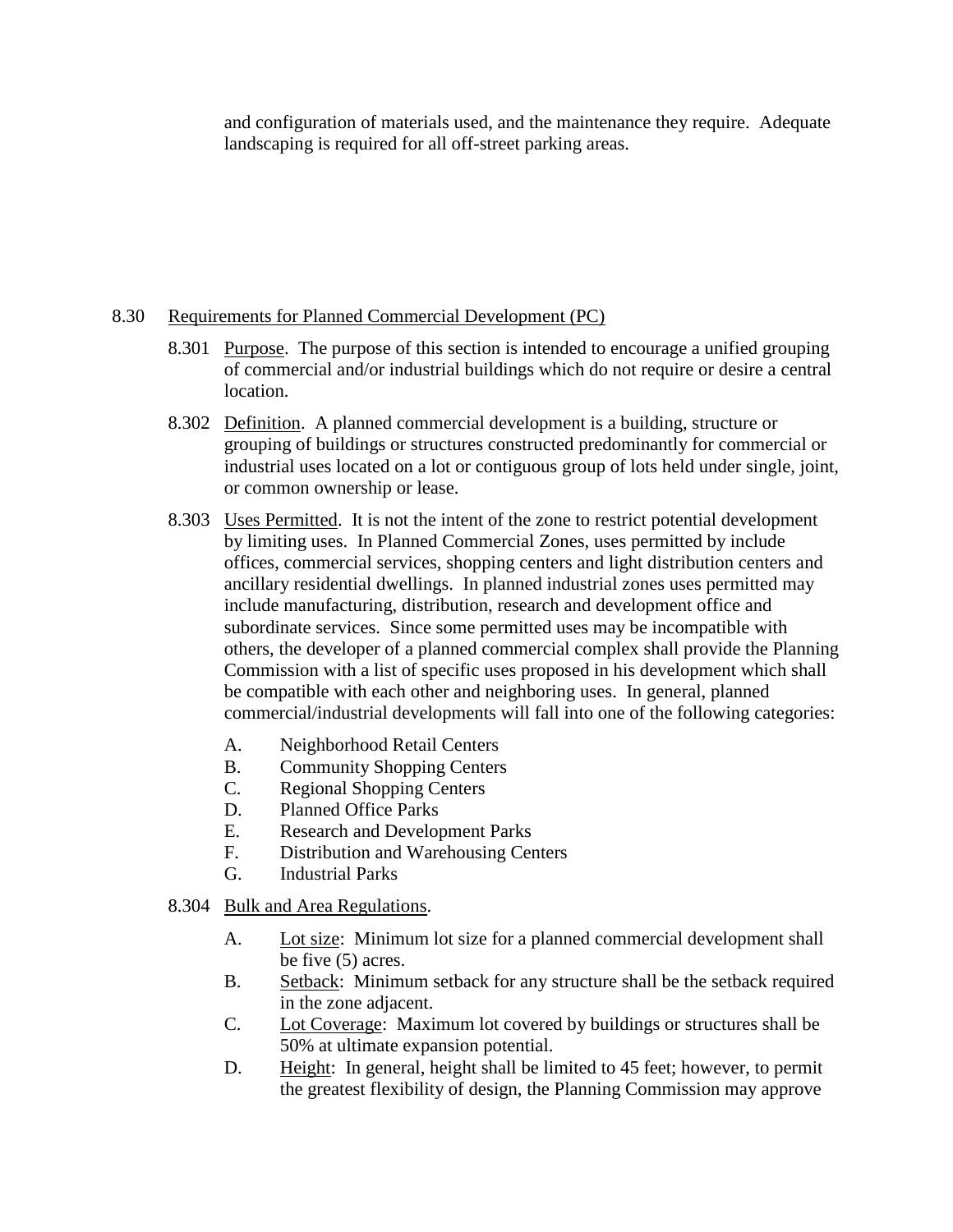greater heights provided such height is an integral part of the building grouping and enhances the design of the entire project.

- E. Floor Area Ratio: The floor area ratio shall not exceed (1.5).
- 8.305 Parking. No parking shall be permitted in the front yard of any structure constructed on an individual lot unless such parking area is landscaped with trees, shrubs, and grass islands to prevent the appearance of open parking lot. All parking and loading requirements shall be in accordance with regulations specified in Article 12 of this Ordinance.
- 8.306 Storage. Outdoor storage shall be prohibited unless fully screened on all sides by an opaque ornamental screen. Additional requirements for larger buildings are found in Article 11. *(Amended by ordinance on 6-26-06)*
- 8.307 Landscaping. A landscape plan for the entire development shall be prepared and presented to the Planning Commission for approval. This plan shall show the type and location of plantings, locate and show the purpose of visual screens and establish a means to ensure the accomplishment of the landscape plan. The landscaping plan shall meet or exceed all appropriate landscaping regulations found in this Ordinance.
- 8.308 Access to the planned commercial complex shall be designed to minimize conflicts in traffic. Insofar as possible all lots should be designed to front on streets within commercial development. Lots should not have direct access to existing streets, roads, or highways.
- 8.309 Street Standards. All streets within the planned commercial or planned industrial development shall be designed at least to standards of collector streets.
- 8.310 Loading Requirements. One off-street loading area for standing, loading, or unloading shall be provided for each 25,000 square feet of usable floor space for each building or contiguous group of buildings. Minimum dimensions for such loading space should be 60 feet (depth) by 14 feet (width) by 14 feet (height clearance).
- 8.311 Pedestrian Access. This must be arranged as to provide safe, and Convenient routes to, from, and within a planned development, and must be interconnected by a common pedestrian system, and must separate pedestrian traffic from automotive traffic.
- 8.312 Off-Street Parking. These areas must provide safe, and convenient access to streets and thoroughfares, and must be convenient to building groups, and must allow for adequate internal circulation of vehicles.
- 8.313 Trees, Ground Cover, Streams and Woodland. These and all other natural features must be preserved, so far as practicable. In addition, adequate landscaping areas must be provided which are appropriate to the commercial development giving consideration to the height, location, siting of buildings type and configuration of materials used, and the maintenance they require. Adequate landscaping is required for all off-street parking areas.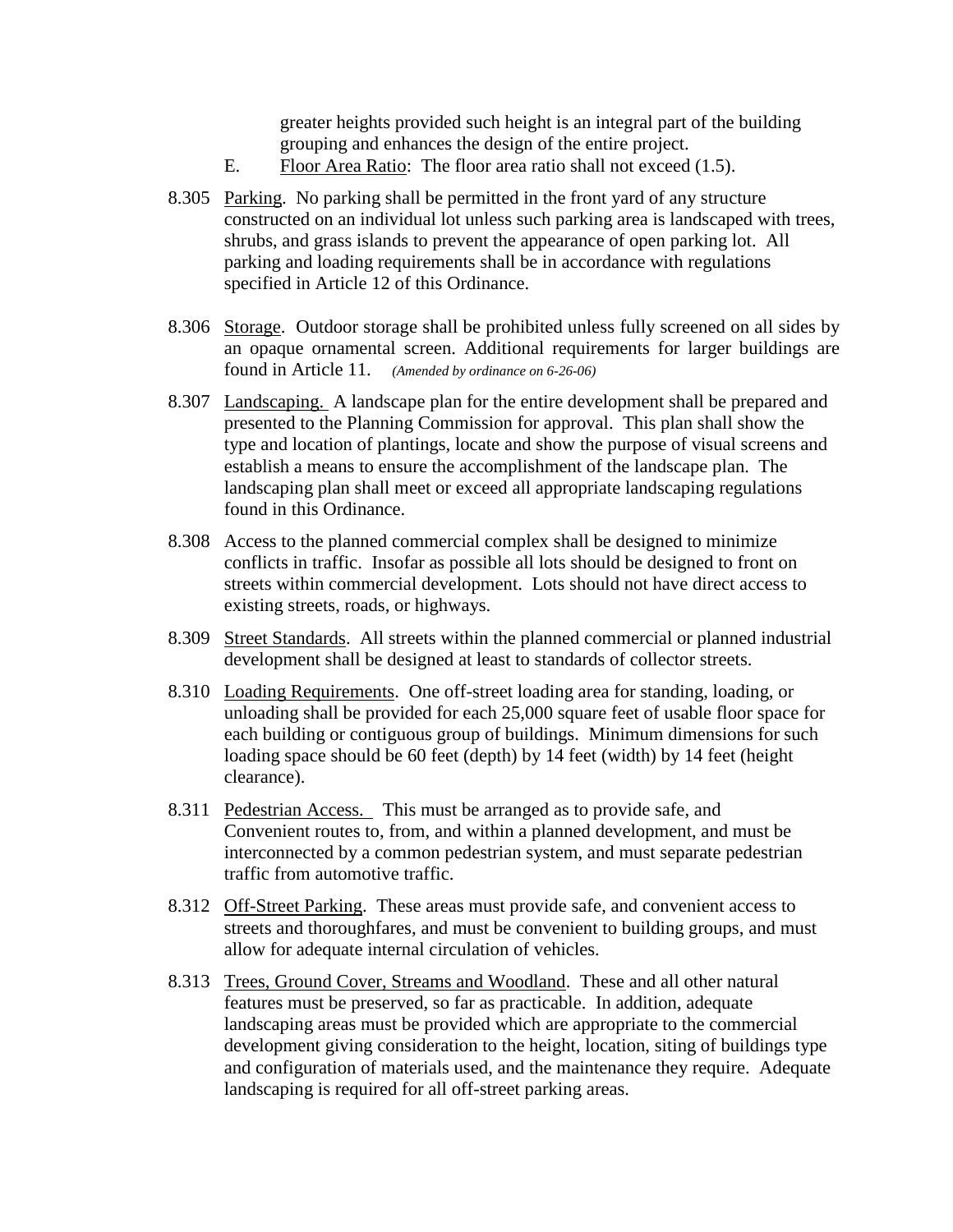## 8.40 Development Plan Approval

- 8.401 Approval of the Planned Unit Development Plan. Following the approval of the zone map amendment to a Planned Unit Development, the applicant shall submit to the Planning Commission a development plan, in accordance with the Subdivision and Development Plan Regulations, covering all of the zoned area.
- 8.402 Contents of the Development Plan. The final development plan shall contain all of the following information:
	- A. All requirements for a development plan as found in the adopted Subdivision and Development Plan Regulations; and
	- B. Elevation and perspective drawings for each building, and
	- C. Detailed maps of areas to be conveyed as common open space, and of any improvements to be constructed therein, and
	- D. Agreements and covenants which shall govern the use, maintenance, and continued protection of the planned development and its common open space, and
	- E. A development schedule indicating the stages of the planned development and the anticipated rate of development.
	- F. All requirements found in Article 11. *(Amended 6-26-06)*
	- G. All requirements found in the Subdivision and Development Plan Regulations.
- 8.403 Planning Commission Review. The Planning Commission shall review the development plan at a public hearing held in accordance with the rules of procedure of the Planning Commission. At that time, the Planning Commission will review each type of development by use of the relevant substantive requirements found in Article 8, and Article 5 - Section 5.06 and the additional criteria below:
	- A. Adequate spacing must be provided between buildings, and structures, giving consideration to their height, design, location and siting; to the placement and extend of facing window areas; and to intervening streets, land contours, topography, and such other natural features as will assure privacy and amenity.
	- B. The planned unit development is appropriately related to the surrounding neighborhood and there is a buffer area of at least 30 feet between the planned unit development and any adjacent residential use district of a lower density. The buffer area must be free of buildings, streets, or parking and must be landscaped screened, or protected by natural features so that adverse effects on surrounding areas are minimized.

#### 8.404Reserved

8.405 Waivers and Modifications. In granting these waiver, the Planning Commission shall follow the same guidelines as specified in Section 1.09, Provisions for Waivers and Modifications contained in these regulations.